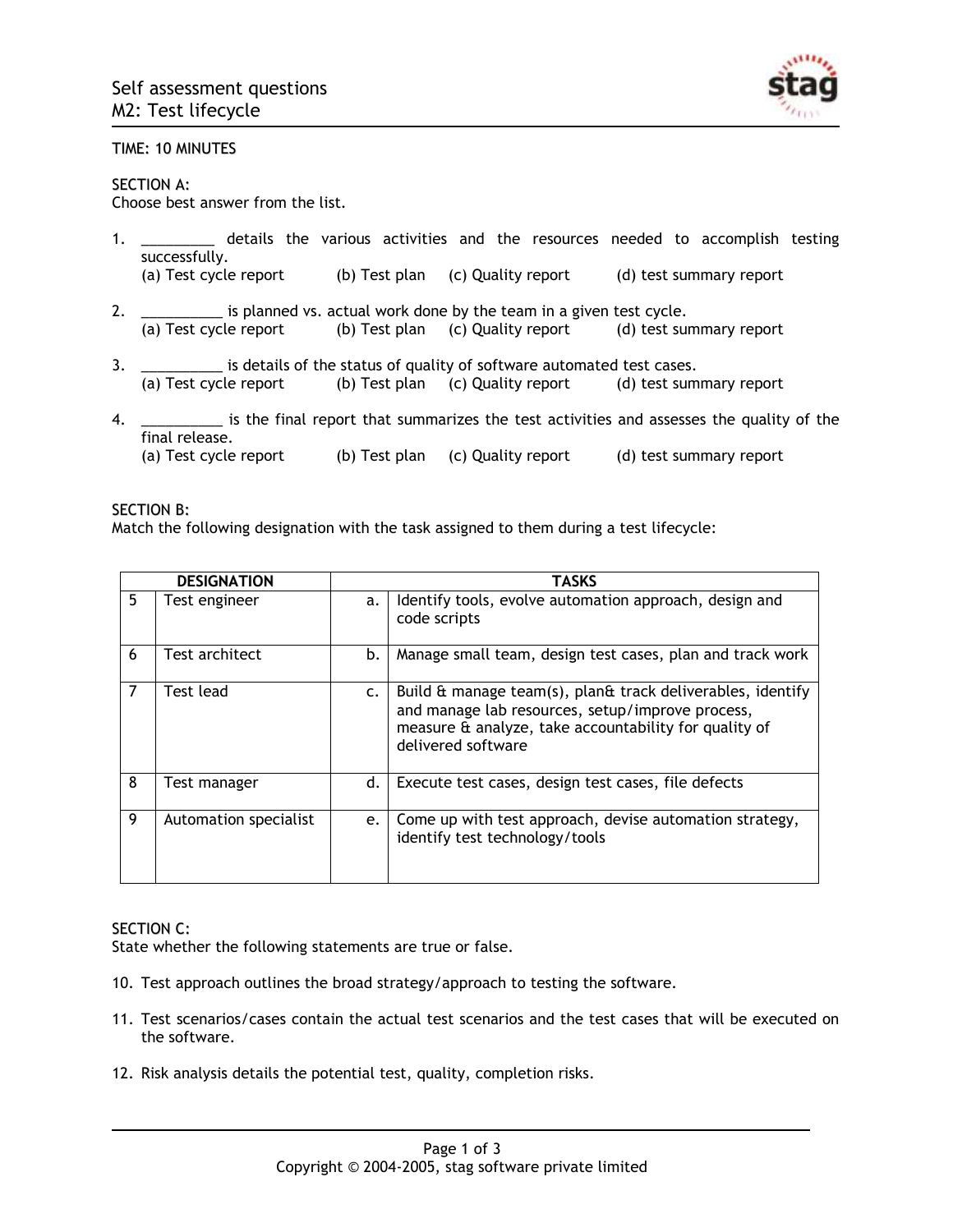

## ANSWER SHEET

Try to recollect what you learned from today's session and answer the questions. Write down the correct answer for the questions in the table provided below:

| <b>Question No.</b> | Answer No. |  |  |
|---------------------|------------|--|--|
| Section A           |            |  |  |
| 1                   |            |  |  |
| $\overline{2}$      |            |  |  |
| 3                   |            |  |  |
| 4                   |            |  |  |
| Section B           |            |  |  |
| 5                   |            |  |  |
| 6                   |            |  |  |
| 7                   |            |  |  |
| 8                   |            |  |  |
| 9                   |            |  |  |
| Section C           |            |  |  |
| 10                  |            |  |  |
| 11                  |            |  |  |
| 12                  |            |  |  |
| <b>Final Score</b>  |            |  |  |